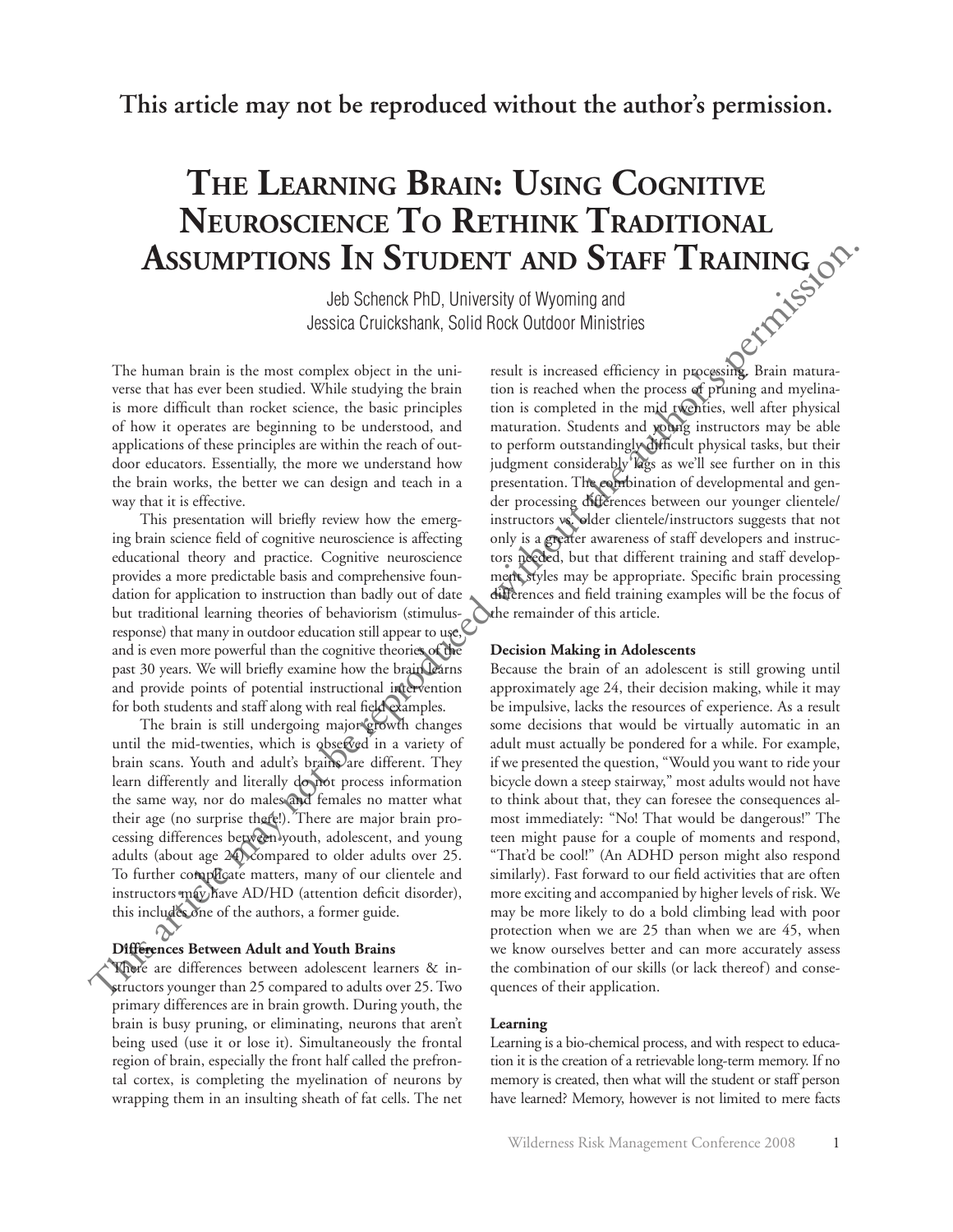and skills, but is also the creation of attitudes, habits, and ways of thinking. All of these require patterns to be established and preserved in neural networks of the brain, hence, a memory. For example, it is less effective to train staff in a punctuated series of sessions disseminating volumes of information, then asking them to perform tasks to expectation. When looking to create memories of complex processes, like those we train and expect our staff to perform, a mentoring process is highly effective. Give staff the information they need to perform the task and then model or mentor the correct performance of those expectations. The next, often overlooked, step involves observation of your staff performing the same task and correcting any misconceptions or missed processes. Observation and correction of the memory is vital to the success of the learning process.

Students, who are often unfamiliar with many of the concepts we want them to learn, need complex processes broken down. Teaching sequentially, using various teaching styles, will increase the likelihood of memory creation. Incorporating mantras, or sayings, provides a ready means for accessing the memory later. One example from SROM is the sunscreen mantra "Re-apply or Fry." Additionally, teaching students skills during 'classroom' sessions a day before they will be required to perform them will allow the session to transfer to long term memory, thus creating a successful learning experience.

#### **Attention**

If we are to have even a remote chance of something getting into memory we must first pay attention to it. The attention system has several parts that integrate incoming information for what, where (spatial), and who. The system is limited and can easily be overwhelmed. We simply can't pay attention to many things all at once, especially if they are new. This is why driving and talking on cell phones or trying to eat while driving frequently contributes to accidents. One can learn to multitask, but after the tasks have become automatic after much practice. The instructor or student needs to be focused on the task. Literally having eye contact can help improve later memory and performance. However, we've all experienced the glazed over zoned out look either with students or in our own learning sessions—how boring!

# *Gender differences in attention*

Males tend to be more attracted by tasks with action and females are more attracted to tasks that are more emotive, where they can express their feelings. For example, your male students may be less engaged during debriefs that occur while sitting down, and your female students may be less engaged in activities that provide for little socialization.

## *ADHD*

This condition is not outgrown but as the brain's prefrontal

lobes mature the person (either instructor or student) tends to be able to manage their behaviors more appropriately. The prefrontal lobes that constitute the executive functions of emotional control, decision making and impulsivity generally are underactive, and a person may seek out stimulation, perhaps in a form of self-medication (this is why stimulants are often prescribed or a person self-medicates with caffeine such as coffee, tea, Mountain Dew). It is not surprising that many climbers, extreme sport junkies, guides tend be ADHD. The activities help satisfy their need for movement. Yet impulsivity and inattention is a hallmark of ADHD, combined with action or fierce concentration in boys and excessive talkativeness in girls. In that respect, outdoor and experiential schools are more ideal for persons with this disorder. However, instructors need to be on constant alert regarding how well their instruction is being attended to. For example, initial instruction should be in small groups of four to six, where eye contact with each person is reasonable. It should also involve demonstrative action, like tying the knot in front of the instructor multiple times to verify attention and comprehension.

# *Debriefing*

Debriefing the activity can also verify attention. Debriefings could include the student modeling the skill back to the instructor or explaining the concept in their own words.

## **Emotional (Limbic) System**

Whether we continue to give the task attention or not, depends less on the instructor and more on how the student or staff person perceives the information. The more personally important the information is, the more likely they will pay attention to it and get it into memory for later use. This is the emotional component in processing by the limbic system. One key player is the amygdala, deep inside the temporal lobes, which are just above your ears The amygdala helps the brain to rapidly make judgments about what to keep or to discard, all without letting you know about it. Essentially, the amygdala crudely filters the information on the basis of, "Is this a threat to me or not?"(LeDoux, 1998) If the brain judges the information is not a threat, hence not terribly important, it dumps the information and the person's mind start to drift. On the other hand, if a threat is perceived, attention systems signal high alert, heart & respiratory rate jumps and we are instantly more focused. Some stress, and some concern are helpful to maintain the attention. But if the associated threat and stress are too great, judgment, even if practiced hundreds of times, may go right out the window. *The major reason experiential education is so effective is that real threats and natural consequences are inherent in the methodology and emotional significance is established through them.* For example, when confronted with the seriousness of the belayer's job, indiand expected with a notion is a more interesting process this<br>givity coffeies such as offer, can be represented with the represented with<br>the representation of the authority are the more than the same of the<br>stational cas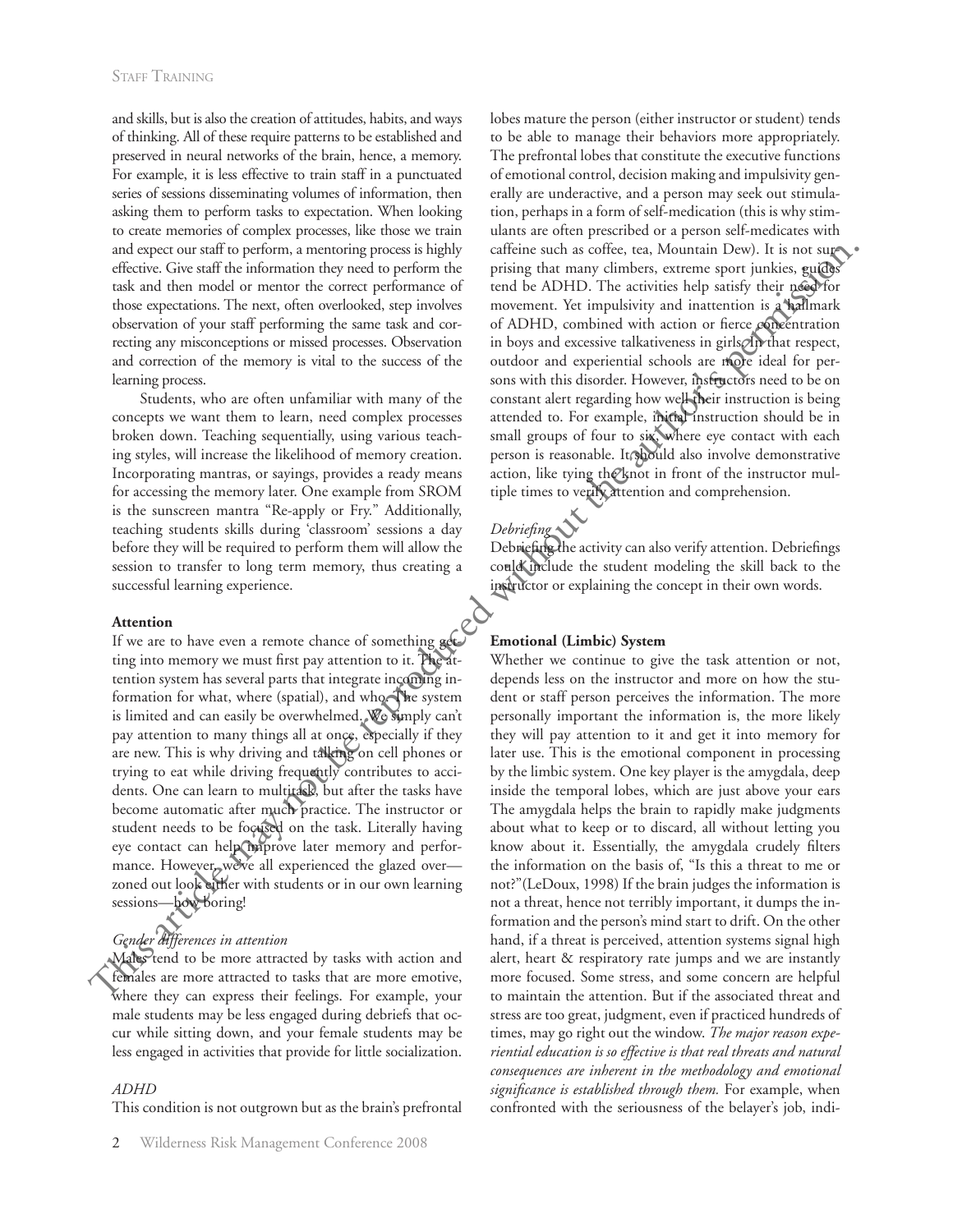viduals are highly likely to pay attention. To connect the belayer to the gravity of his/her mistakes during mock belaying, having him/her apologize to the mock climber for 'almost killing' them capitalizes on the emotional significance of their duties.

Another highly effective but uncommon technique for staff training is to build staff-administrator relationship by using an in-field mentoring process, and then conclude training with a discussion of policies and rules. If your staff training consists simply of policies and rules, your training will likely be translated into "this is important because they will fire me." Additionally, building that relationship in the field validates the administrators to staff and demonstrates staff value to the administrators.

Further, emotions are based upon physiological states, including changes in the brain chemistry (Damasio, 1994). A person who is upset or depressed may have no outward expression, but the mental state may continue for hours, days or weeks, until the brain chemistry has changed. Physical activity, with accelerated heart and respiratory rates, has been found to help.

#### *Gender differences in emotional engagement*

It does not take a brain scientist to know that men and women use the same words but do not speak the same language. While men do not have fewer emotions than women, they do process them in different ways. That also means they are accessed through different language keys. While a woman will respond to, "What are you feeling?" a man is more likely to respond to, "What are you thinking?" Another effective question for men is, "What do you remember about…?" while for women, "What was it like when…?" is a better choice. Using effective language keys to emotionally engage your group can be the difference between a life changing experience and a boring chat.

#### **Working Memory**

Once the new information is paid attention to and gets past the initial filtration by the amygdala, we consciously start thinking and working with the information. Working memory is what is in the front of your mind right now, what you are thinking about at this moment (Baddeley, 1994). Working memory includes visual-spatial information and auditory information. Like the attention system, working memory has a limited capacity and time frame. Information that is worked with is in a temporary store for between one second and one minute; it would be as if you had a very flighty word processor that you kept having to hit save at least every minute or more frequently, or the information would disappear. In working memory you have to keep reviewing information or it rapidly fades. To increase the likelihood of information being saved, a person should be both actively thinking about the task and physically engaged in the task. Direct physical involvement

grabs the attention system and increases the personal significance and emotional involvement. Learners are AC-TIVE, not passive listeners. Additionally, the more they can provide their own examples, especially in staff development, the more their performance improves (Schenck, 2003). Role-playing from personal experience can be an asset when training on situations requiring complex problem solving, judgment, and creativity. For students, safety checks can be complicated and unintuitive for beginners. They do not have the experience to know where to look for safety hazards. Having students review (in brief) and point to/indicate each safety check they have learned before moving on the next will greatly increase retention.

*Stress, emotion and effect on long-term memory and learning* Slight stress can enhance memory, but when there is great stress or emotional charged events a person will often remember the gist quite well, but the peripheral details are frequently lost. In the field, to overcome this loss of information, debriefing of students or staff can help facilitate rebuilding their memory and understanding. Don't wait until hours later. Generally, the closer a short debriefing is to the event, the more solid the learning and memory will become. One of the common factors that seems to be involved in cementing a lot of these memories is adrenaline. *If your learning task accelerates the heart and breathing rates, requires focused attention, active participation, with personal emotional significance and followed by a reflective exercise, you're more likely to establish stable learning.* Examples include: after a brief walk to a classroom site, after walking to a climbing site, or pointing out major safety issues and have students discuss why certain boundaries are necessary before students have taken off their packs and settled. Students can also actively reflect upon many facets of the peak accent they just experienced. by using an ini-Idea matsoliar spectrass, and then to onlook the relations (significant state) is stated with the representation in the response of the response of the state in the response of the state of the state of th

#### **Long-Term Memory**

Long-term memory is at the end of the food chain of the learning process. All that has gone on before affects it: attention, emotional involvement, environmental stress, body state, method of instruction, and working memory being overloaded all impact memory formation and retrieval.

Long-term memory (LTM) that can be retrieved under field conditions is the functional goal of instruction. Although LTM is anything that lasts more than a minute clearly both student and staff need to have very long-term retention. The debriefing process during the day of the learning and physical reviews (not just verbal) on subsequent days in the context of actual use will help to stabilize the memory. If the learning event has a significant emotional value because of personal consequences then students are likely to remember the core details of the lesson, but peripheral details to which their attention was not so well focused are likely to be fuzzy. The subsequent reviews